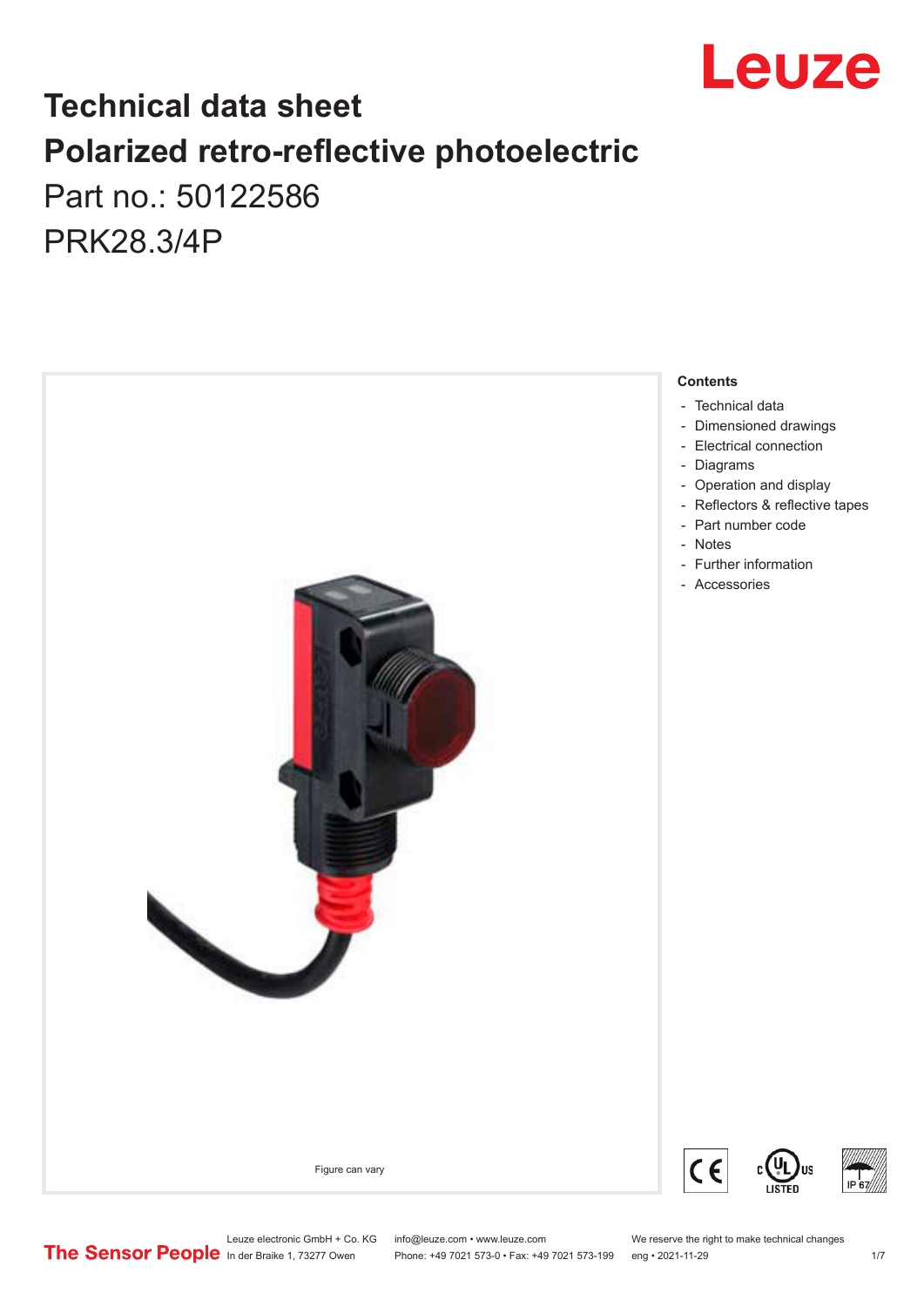## <span id="page-1-0"></span>**Technical data**

# Leuze

| Basic data                      |                                                |                                            | <b>Connection 1</b>       |
|---------------------------------|------------------------------------------------|--------------------------------------------|---------------------------|
| <b>Series</b>                   |                                                | 28                                         | <b>Function</b>           |
| <b>Operating principle</b>      |                                                | Reflection principle                       |                           |
|                                 |                                                |                                            | Type of connec            |
| <b>Optical data</b>             |                                                |                                            | Cable length              |
| <b>Operating range</b>          |                                                | Guaranteed operating range                 | <b>Sheathing mate</b>     |
| <b>Operating range</b>          |                                                | $0.02$ 4.5 m, With reflector TK(S)         | Cable color               |
|                                 |                                                | 100x100                                    | Number of cond            |
| <b>Operating range limit</b>    |                                                | Typical operating range                    | Wire cross sect           |
| <b>Operating range limit</b>    |                                                | $0.026$ m, With reflector TK(S)<br>100x100 | <b>Mechanical data</b>    |
| Light source                    |                                                | LED, Red                                   | Dimension (W x H          |
| Wavelength                      |                                                | 620 nm                                     | <b>Thread size</b>        |
| <b>Transmitted-signal shape</b> |                                                | Pulsed                                     | Length                    |
| <b>LED</b> group                |                                                | Exempt group (in acc. with EN 62471)       | <b>Housing material</b>   |
|                                 |                                                |                                            | <b>Plastic housing</b>    |
| <b>Electrical data</b>          |                                                |                                            | Lens cover materi         |
| <b>Protective circuit</b>       |                                                | Polarity reversal protection               | Net weight                |
|                                 |                                                | Short circuit protected                    | <b>Housing color</b>      |
|                                 |                                                |                                            |                           |
| Performance data                |                                                |                                            |                           |
| Supply voltage $U_{B}$          |                                                | 10  30 V, DC, Incl. residual ripple        | <b>Operation and c</b>    |
| Residual ripple                 |                                                | 0  15 %, From $U_{\rm B}$                  | Type of display           |
| <b>Open-circuit current</b>     |                                                | 020mA                                      | <b>Number of LEDs</b>     |
|                                 |                                                |                                            | <b>Operational contre</b> |
| <b>Outputs</b>                  |                                                |                                            |                           |
|                                 | Number of digital switching outputs 2 Piece(s) |                                            | <b>Environmental</b>      |
| Switching outputs               |                                                |                                            | <b>Ambient temperat</b>   |
| Voltage type                    |                                                | <b>DC</b>                                  | <b>Ambient temperat</b>   |
| Switching current, max.         |                                                | 100 mA                                     |                           |
| <b>Switching voltage</b>        |                                                | high: $\geq (U_p - 2.5V)$                  | <b>Certifications</b>     |
|                                 |                                                | low: $\leq 2.5V$                           | Degree of protecti        |
|                                 |                                                |                                            | <b>Protection class</b>   |
| <b>Switching output 1</b>       |                                                |                                            | <b>Certifications</b>     |
| Assignment                      |                                                | Connection 1, conductor 4                  | <b>Standards applied</b>  |
| <b>Switching element</b>        |                                                | Transistor, PNP                            |                           |
| <b>Switching principle</b>      |                                                | Light switching                            | <b>Classification</b>     |
|                                 |                                                |                                            | <b>Customs tariff nur</b> |
| <b>Switching output 2</b>       |                                                |                                            | eCl@ss 8.0                |
| Assignment                      |                                                | Connection 1, conductor 2                  | eCl@ss 9.0                |
| <b>Switching element</b>        |                                                | Transistor, PNP                            | <b>ETIM 5.0</b>           |
| <b>Switching principle</b>      |                                                | Dark switching                             | <b>ETIM 6.0</b>           |
| <b>Timing</b>                   |                                                |                                            |                           |
|                                 |                                                |                                            |                           |

| <b>Function</b>           | Signal OUT            |  |
|---------------------------|-----------------------|--|
|                           | Voltage supply        |  |
| <b>Type of connection</b> | Cable                 |  |
| Cable length              | 2,000 mm              |  |
| <b>Sheathing material</b> | <b>PUR</b>            |  |
| Cable color               | <b>Black</b>          |  |
| Number of conductors      | 4 -wire               |  |
| Wire cross section        | $0.2$ mm <sup>2</sup> |  |
| echanical data            |                       |  |
| mension (W x H x L)       | 15 mm x 46.5 mm       |  |
|                           |                       |  |

### **Mechanical data**

| Dimension (W x H x L)   | 15 mm x 46.5 mm |
|-------------------------|-----------------|
| <b>Thread size</b>      | M18             |
| Length                  | 31.8 mm         |
| <b>Housing material</b> | Plastic         |
| <b>Plastic housing</b>  | ABS             |
| Lens cover material     | Plastic         |
| Net weight              | 75 q            |
| <b>Housing color</b>    | <b>Black</b>    |
|                         | Red             |

### **Combinant display**

| Type of display             | I FD.        |
|-----------------------------|--------------|
| Number of LEDs              | 2 Piece(s)   |
| <b>Operational controls</b> | Teach button |

### **Environmental data**

| Ambient temperature, operation | -40  60 °C   |
|--------------------------------|--------------|
| Ambient temperature, storage   | -40  70 °C . |

### **Certifications**

| Degree of protection     | IP 67         |
|--------------------------|---------------|
| <b>Protection class</b>  | Ш             |
| <b>Certifications</b>    | c UL US       |
| <b>Standards applied</b> | IEC 60947-5-2 |
|                          |               |

### **ification**

| <b>Customs tariff number</b> | 85365019 |  |
|------------------------------|----------|--|
| $eC$ <sub>0</sub> $e$ ss 8.0 | 27270902 |  |
| $eC$ <sub>0</sub> $e$ ss 9.0 | 27270902 |  |
| <b>ETIM 5.0</b>              | EC002717 |  |
| <b>ETIM 6.0</b>              | EC002717 |  |

| <b>Switching frequency</b> | 500 Hz        |
|----------------------------|---------------|
| Response time              | 1 $\text{ms}$ |
| <b>Readiness delay</b>     | 300 ms        |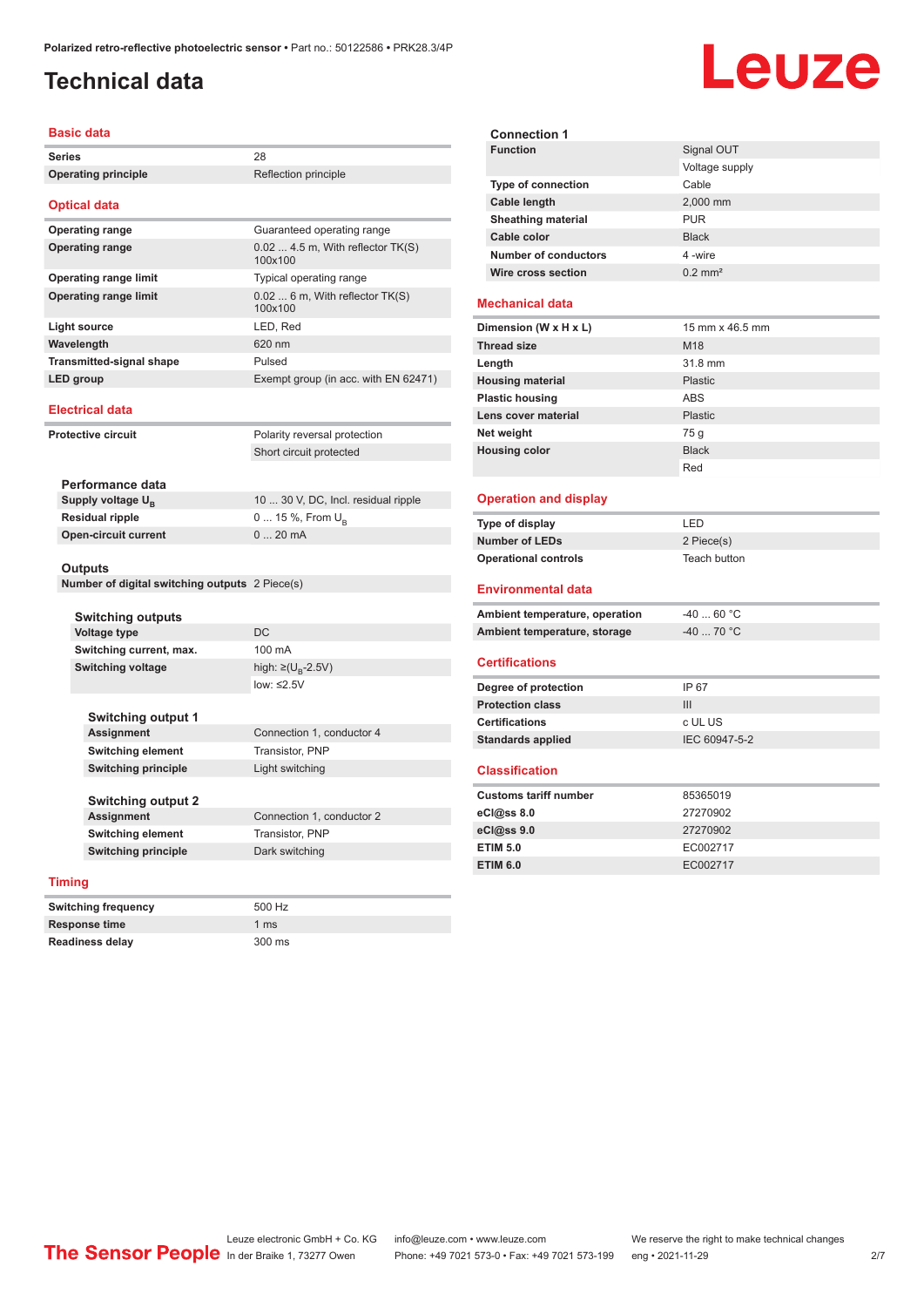## <span id="page-2-0"></span>**Dimensioned drawings**

Leuze

All dimensions in millimeters





21

B

- A Indicator diode B Optical axis
- C Teach button

37,3  $C \rightarrow V_A$ 



# **Electrical connection**

### **Connection 1**

| <b>Function</b>             | Signal OUT         |
|-----------------------------|--------------------|
|                             | Voltage supply     |
| Type of connection          | Cable              |
| Cable length                | 2,000 mm           |
| <b>Sheathing material</b>   | <b>PUR</b>         |
| Cable color                 | <b>Black</b>       |
| <b>Number of conductors</b> | 4 -wire            |
| Wire cross section          | $0.2 \text{ mm}^2$ |
|                             |                    |

### **Conductor color Conductor assignment**

| <b>Brown</b> | V+               |
|--------------|------------------|
| White        | OUT <sub>2</sub> |
| <b>Blue</b>  | <b>GND</b>       |
| <b>Black</b> | OUT <sub>1</sub> |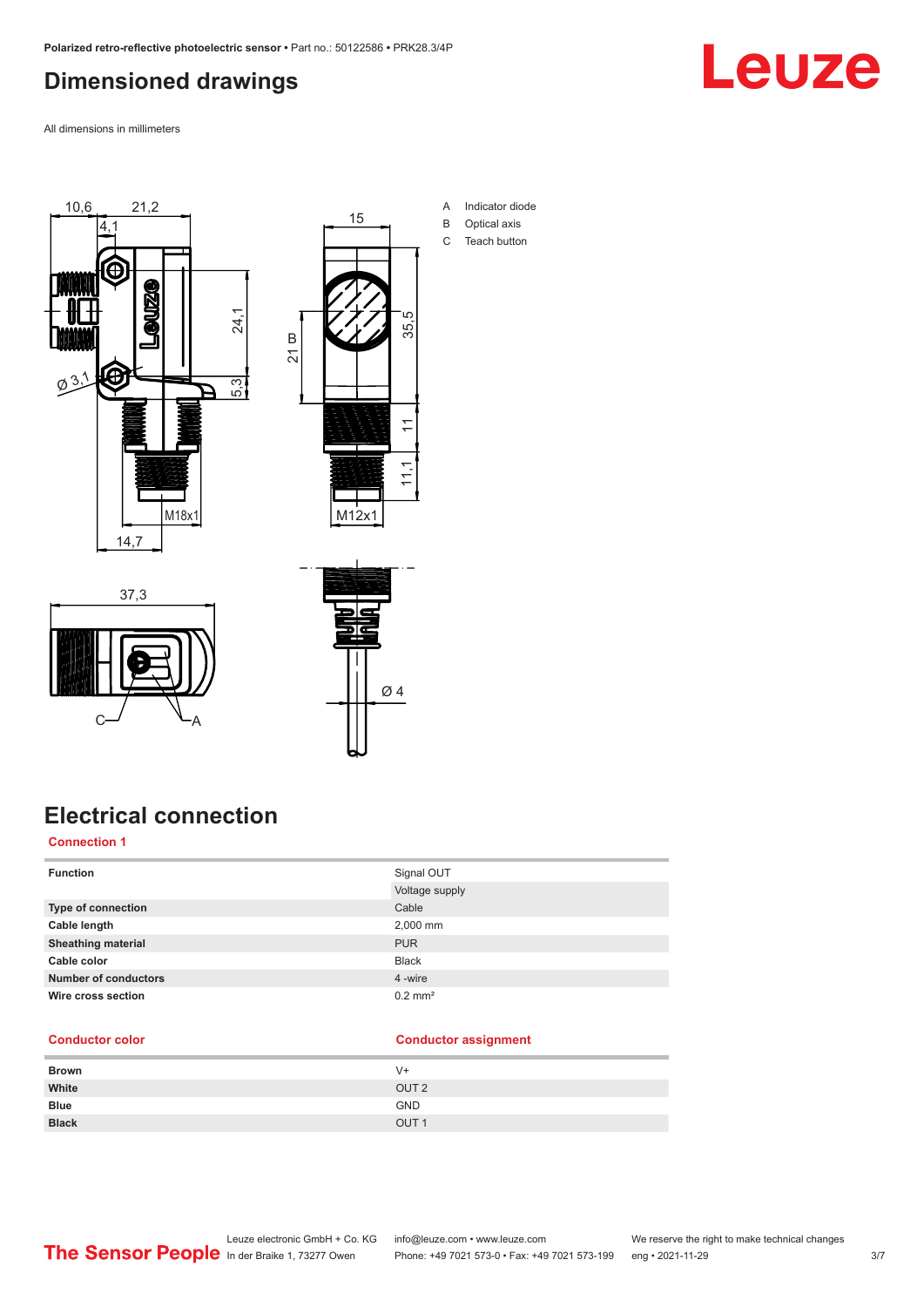### <span id="page-3-0"></span>**Diagrams**

# Leuze

### Typ. response behavior (TKS100x100)



- x Distance [m]
- y Misalignment [mm]



### Typ. function reserve



# **Operation and display**

| <b>LED</b>     | <b>Display</b>           | <b>Meaning</b>        |
|----------------|--------------------------|-----------------------|
|                | Green, continuous light  | Operational readiness |
| $\overline{2}$ | Yellow, continuous light | Light path free       |
|                | Yellow, flashing         | No function reserve   |

# **Reflectors & reflective tapes**

| Part no. | <b>Designation</b> | <b>Operating range</b><br><b>Operating range</b> | <b>Description</b>                                                                                                                                      |  |
|----------|--------------------|--------------------------------------------------|---------------------------------------------------------------------------------------------------------------------------------------------------------|--|
| 50108300 | REF 4-A-50x50      | $0.081.4$ m<br>0.082m                            | Design: Rectangular<br>Reflective surface: 50 mm x 50 mm<br>Material: Plastic<br>Chemical designation of the material: PMMA<br>Fastening: Self-adhesive |  |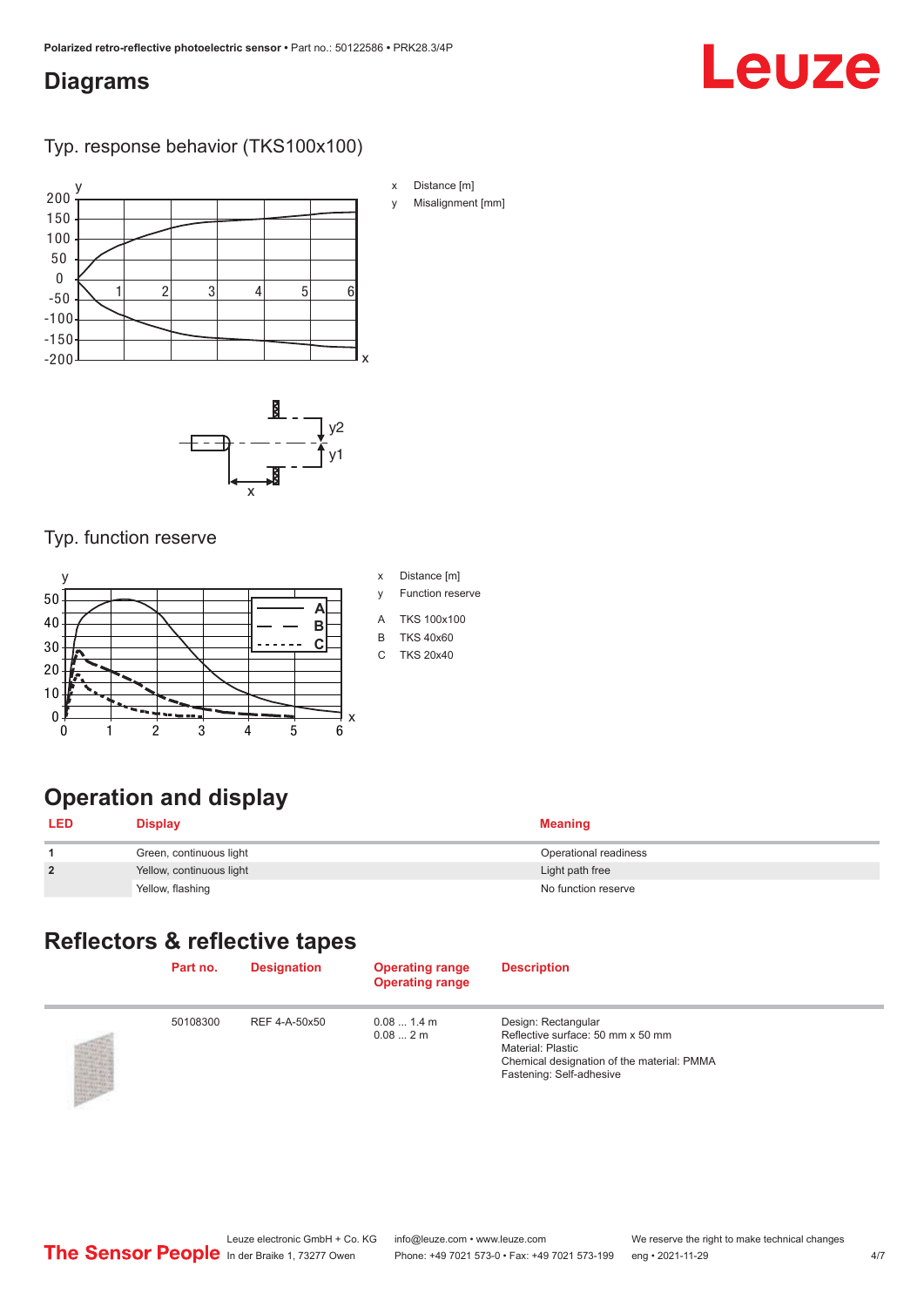### <span id="page-4-0"></span>**Reflectors & reflective tapes**



| Part no. | <b>Designation</b> | <b>Operating range</b><br><b>Operating range</b> | <b>Description</b>                                                                                                                                                                                                                                   |
|----------|--------------------|--------------------------------------------------|------------------------------------------------------------------------------------------------------------------------------------------------------------------------------------------------------------------------------------------------------|
| 50003192 | TK 100x100         | 0.024.5m<br>0.026m                               | Design: Rectangular<br>Triple reflector size: 4 mm<br>Reflective surface: 96 mm x 96 mm<br><b>Material: Plastic</b><br>Base material: Plastic<br>Chemical designation of the material: PMMA8N<br>Fastening: Rear side can be glued                   |
| 50003189 | TK 30x50           | 0.031.9m<br>0.032.5m                             | Design: Rectangular<br>Triple reflector size: 4 mm<br>Reflective surface: 29 mm x 45 mm<br><b>Material: Plastic</b><br>Base material: Plastic<br>Chemical designation of the material: PMMA8N<br>Fastening: Rear side can be glued                   |
| 50024127 | <b>TK 82.2</b>     | $0.053.6$ m<br>0.054.5m                          | Design: Round<br>Triple reflector size: 4 mm<br>Reflection surface diameter: 79 mm<br><b>Material: Plastic</b><br>Base material: Plastic<br>Chemical designation of the material: PMMA8N<br>Fastening: Through-hole mounting, Rear side can be glued |
| 50022816 | <b>TKS 100X100</b> | 0.024.5m<br>0.026m                               | Design: Rectangular<br>Triple reflector size: 4 mm<br>Reflective surface: 96 mm x 96 mm<br>Material: Plastic<br>Base material: Plastic<br>Chemical designation of the material: PMMA8N<br>Fastening: Through-hole mounting, Adhesive                 |
| 50081283 | <b>TKS 20X40</b>   | $0.041.6$ m<br>$0.042.2$ m                       | Design: Rectangular<br>Triple reflector size: 2.3 mm<br>Reflective surface: 16 mm x 38 mm<br><b>Material: Plastic</b><br>Base material: Plastic<br>Chemical designation of the material: PMMA8N<br>Fastening: Through-hole mounting, Adhesive        |
| 50023525 | <b>TKS 30X50</b>   | 0.031.9m<br>$0.032.5$ m                          | Design: Rectangular<br>Triple reflector size: 3 mm<br>Reflective surface: 27 mm x 44 mm<br>Material: Plastic<br>Base material: Plastic<br>Chemical designation of the material: PMMA8N<br>Fastening: Through-hole mounting, Adhesive                 |
| 50040820 | <b>TKS 40X60</b>   | 0.023m<br>0.024m                                 | Design: Rectangular<br>Triple reflector size: 4 mm<br>Reflective surface: 37 mm x 56 mm<br><b>Material: Plastic</b><br>Base material: Plastic<br>Chemical designation of the material: PMMA8N<br>Fastening: Through-hole mounting, Adhesive          |

### **Part number code**

Part designation: **AAA28d.E/ ff-hh**

**AAA28 Operating principle / construction**

- LS28: throughbeam photoelectric sensor transmitter
- LE28: throughbeam photoelectric sensor receiver

ET28: energetic diffuse reflection sensor FT28: diffuse reflection sensor with fading

PRK28: retro-reflective photoelectric sensor with polarization filter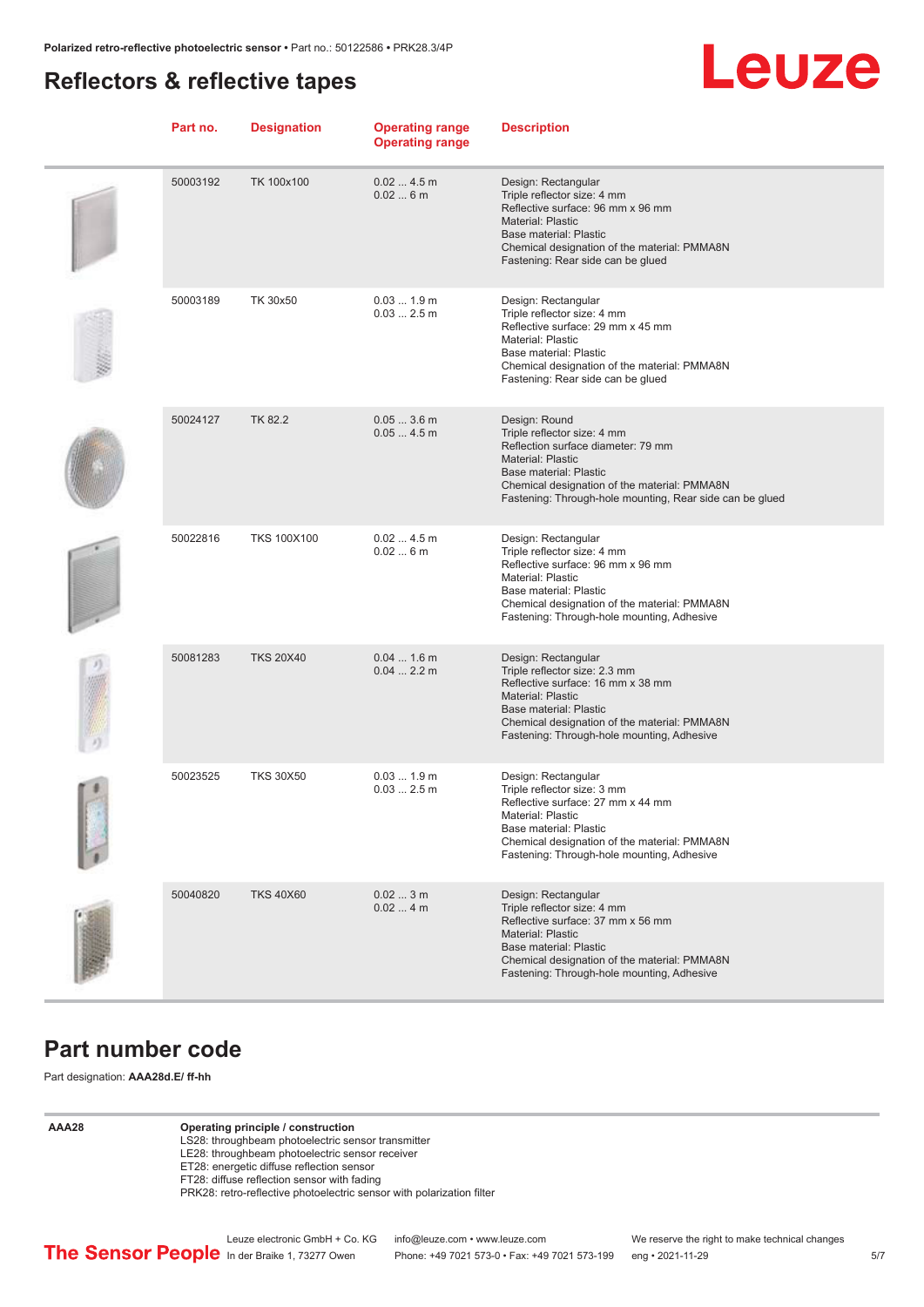### <span id="page-5-0"></span>**Part number code**



| $\mathbf d$                                     | Light type<br>n/a: red light<br>I: infrared light                                                                                                                                                                                                                                                                                                                                         |
|-------------------------------------------------|-------------------------------------------------------------------------------------------------------------------------------------------------------------------------------------------------------------------------------------------------------------------------------------------------------------------------------------------------------------------------------------------|
| Е                                               | Equipment<br>3: teach-in via button                                                                                                                                                                                                                                                                                                                                                       |
| ff                                              | Switching output / function / OUT1OUT2 (OUT1 = pin 4, OUT2 = pin 2)<br>2: NPN transistor output, light switching<br>N: NPN transistor output, dark switching<br>4: PNP transistor output, light switching<br>P: PNP transistor output, dark switching<br>D: Deactivation input (deactivation with low signal)<br>9: deactivation input (deactivation with high signal)<br>X: pin not used |
| hh                                              | <b>Electrical connection</b><br>n/a: cable, standard length 2000 mm, 4-wire<br>200-M12: cable, length 200 mm with M12 connector, 4-pin, axial (plug)<br>200-M8: cable, length 200 mm with M8 connector, 4-pin, axial (plug)                                                                                                                                                               |
| $\mathbf{A} \mathbf{B} = \mathbf{A} \mathbf{A}$ |                                                                                                                                                                                                                                                                                                                                                                                           |

| <b>Note</b>                                                                                  |
|----------------------------------------------------------------------------------------------|
| ∜ A list with all available device types can be found on the Leuze website at www.leuze.com. |

### **Notes**

|  | <b>Observe intended use!</b>                                                                   |
|--|------------------------------------------------------------------------------------------------|
|  | $\frac{1}{2}$ This product is not a safety sensor and is not intended as personnel protection. |
|  | $\%$ The product may only be put into operation by competent persons.                          |
|  | $\&$ Only use the product in accordance with its intended use.                                 |
|  |                                                                                                |

### **For UL applications:**

ª For UL applications, use is only permitted in Class 2 circuits in accordance with the NEC (National Electric Code).

ª These proximity switches shall be used with UL Listed Cable assemblies rated 30V, 0.5A min, in the field installation, or equivalent (categories: CYJV/ CYJV7 or PVVA/PVVA7)

# **Further information**

• Sum of the output currents for both outputs, 50 mA for ambient temperatures > 40 °C